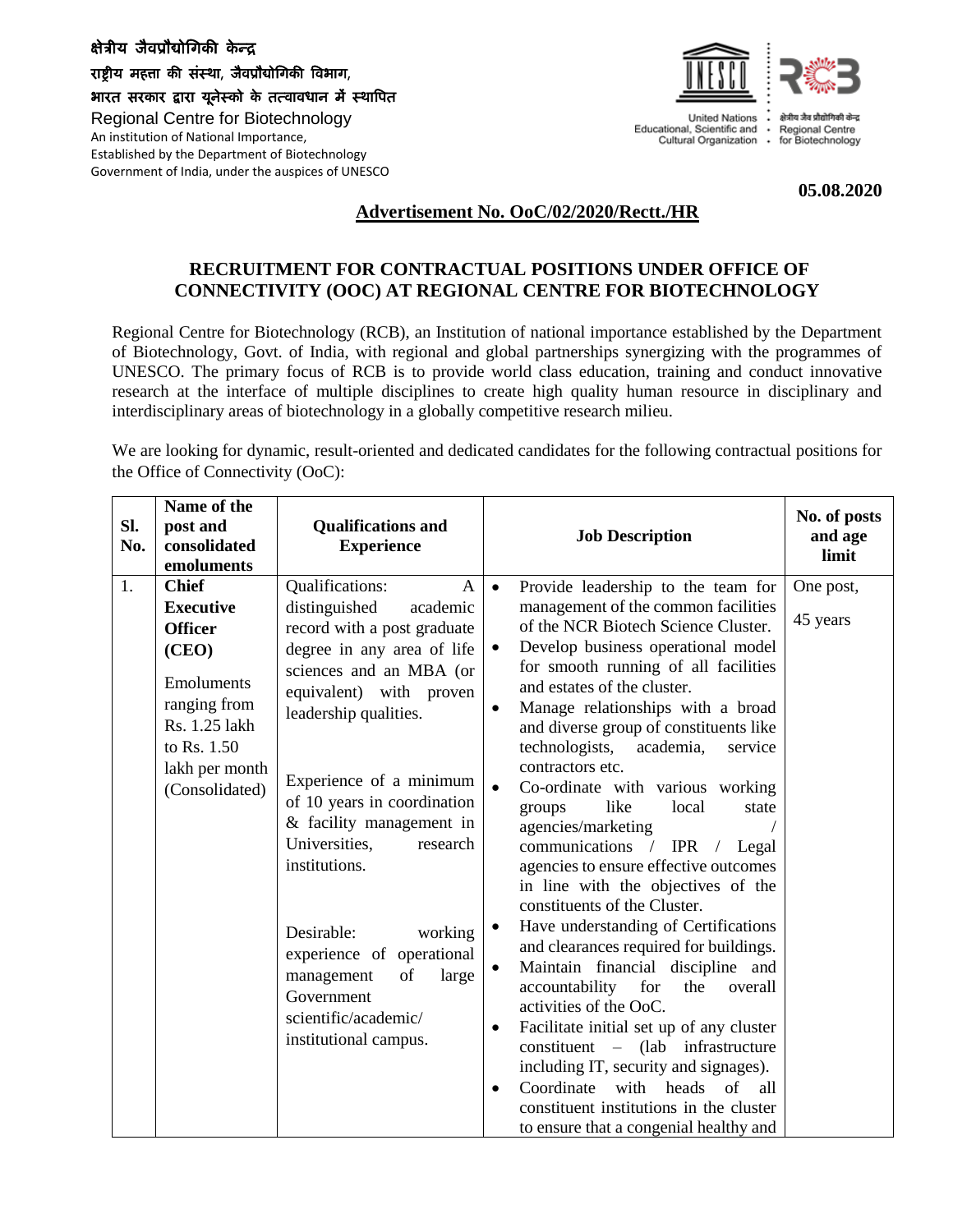| 2. | <b>Senior</b><br><b>Manager</b><br>(Administrati<br>on and<br><b>Finance</b> )<br>Emoluments<br>ranging from<br>Rs. 80,000 to<br>Rs. 100,000<br>per month<br>(Consolidated) | <b>Qualifications:</b> A first<br>class graduate with post-<br>graduate degree in finance<br>or an MBA. Candidates<br>with professional<br>qualifications like<br>CA/ICWAI will also be<br>considered.<br><b>Experience:</b> Candidate<br>should have an experience<br>of a minimum of 5 years in<br>the field of project / service<br>management, or<br>procurement / accounting,                             | $\bullet$<br>$\bullet$<br>$\bullet$<br>$\bullet$ | professional<br>environment<br>is<br>maintained in the Cluster.<br>Coordinate and organize periodic<br>meetings of the Cluster Board. Carry<br>out all the activities of the OoC in<br>accordance with the directions of the<br>Cluster Board.<br>Work priorities as per requirement<br>from time to time.<br>Supervise and deal with matters<br>related<br>Establishment,<br>to<br>Procurement, Finance and Accounts,<br>and Estate.<br>Work closely with the higher<br>management of the Cluster to develop<br>the SOPs for operational aspects of<br>the services commonly required for<br>the Cluster, development of good<br>management practices.<br>Formulation and implementation of<br>financial plans, management<br>of<br>expenses and resource generation.<br>Provide supportive leadership in<br>management of junior staff and | One Post,<br>45 years |
|----|-----------------------------------------------------------------------------------------------------------------------------------------------------------------------------|----------------------------------------------------------------------------------------------------------------------------------------------------------------------------------------------------------------------------------------------------------------------------------------------------------------------------------------------------------------------------------------------------------------|--------------------------------------------------|----------------------------------------------------------------------------------------------------------------------------------------------------------------------------------------------------------------------------------------------------------------------------------------------------------------------------------------------------------------------------------------------------------------------------------------------------------------------------------------------------------------------------------------------------------------------------------------------------------------------------------------------------------------------------------------------------------------------------------------------------------------------------------------------------------------------------------------------|-----------------------|
|    |                                                                                                                                                                             | and must have knowledge<br>of statutory financial rules<br>of the GOI, and hands-on<br>experience in areas<br>identified in the job<br>description.                                                                                                                                                                                                                                                            |                                                  | conduct their appraisal in a timely<br>manner.<br>Any other work assigned as per<br>requirement.                                                                                                                                                                                                                                                                                                                                                                                                                                                                                                                                                                                                                                                                                                                                             |                       |
| 3. | <b>Service</b><br>Coordinator<br>Emoluments<br>ranging from<br>Rs. 40,000 to<br>Rs. 50,000 per<br>month<br>(Consolidated)                                                   | <b>Qualifications:</b> A graduate<br>degree with knowledge of<br>computer applications.<br>Experience: A graduate<br>degree with a minimum of<br>5 years' relevant hands-on<br>experience of management<br>in in an organization of<br>repute.<br><b>OR</b><br>A post-graduate degree<br>with a minimum of 3 years'<br>relevant<br>hands-on<br>experience of management<br>organization of<br>in an<br>repute. | $\bullet$<br>$\bullet$<br>$\bullet$              | Manage and oversee the functioning<br>and mandate of the division.<br>Liaising<br>with various<br>agencies<br>involved.<br>Updating and reporting<br>the<br>on<br>schedule of progress.<br>Obtaining necessary records<br>and<br>preliminary report generation.<br>Any other task assigned from time to<br>time.                                                                                                                                                                                                                                                                                                                                                                                                                                                                                                                             | One Post,<br>40 years |

#### **Note: Retired employees of age upto 62 years who possess relevant experience may also apply for the above positions.**

The application format is available on our website **www.rcb.res.in.** Interested candidates should fill their applications online with the requisite non-refundable fee of Rs. 1000/- (SC/ST/PH/Women candidates are exempted from payment of fees) **latest by 25.08.2020.** 

Refund of unsuccessful or duplicate transactions may be claimed upto 1 month from the last date of submission of applications, after that no request will be entertained**.**